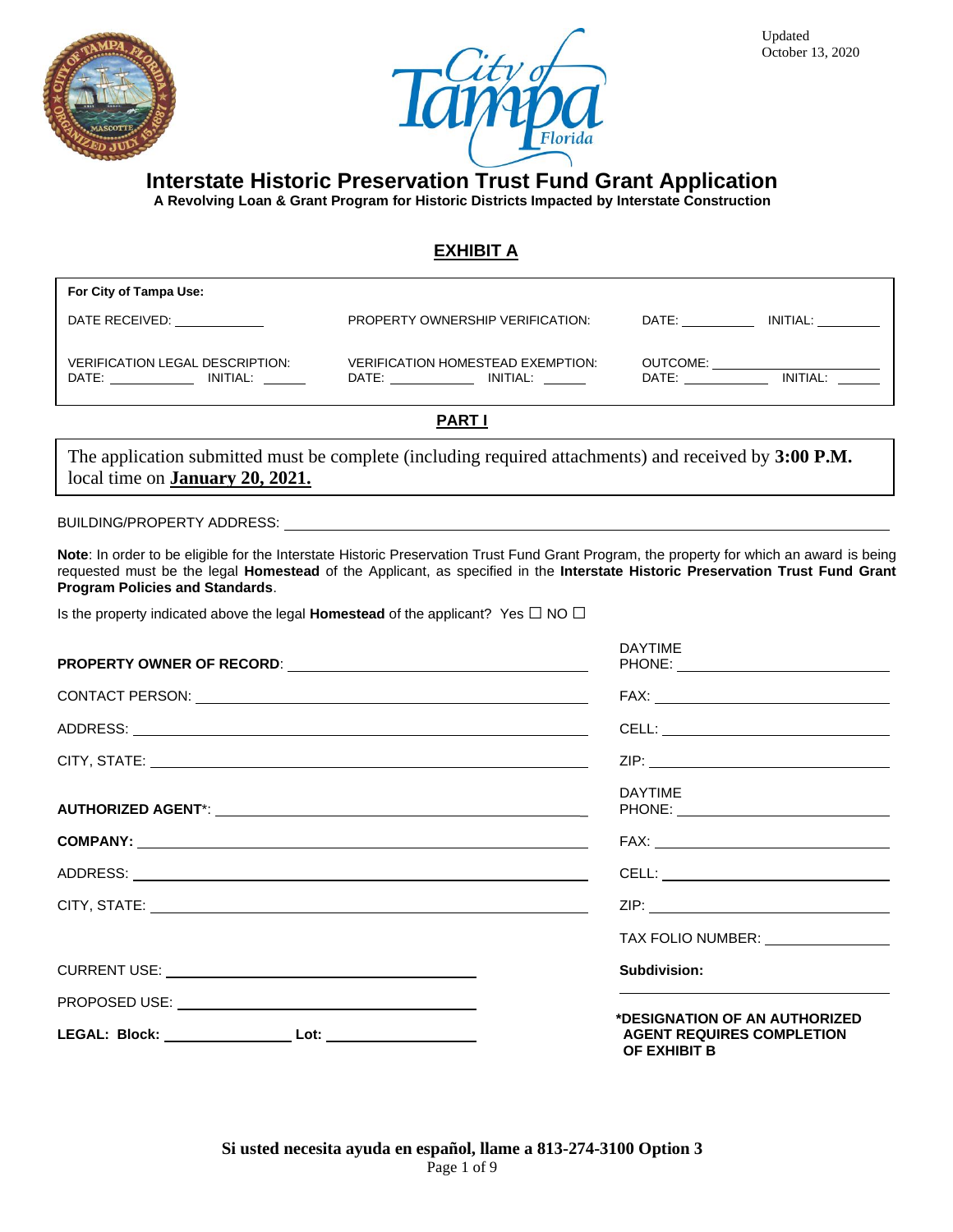



#### **Interstate Historic Preservation Trust Fund Grant Application**

**A Revolving Loan & Grant Program for Historic Districts Impacted by Interstate Construction**

**PART II**

**1. NATIONAL REGISTER HISTORIC DISTRICT:** YBOR CITY □ TAMPA HEIGHTS □ WEST TAMPA □

**2. PROJECT TYPE: Date of Construction:**

Structural Stabilization □

Exterior Restoration / Reconstruction of Architectural Details **□**

Electric, Mechanical, or Plumbing □

**3. GRANT AMOUNT REQUESTED**: **\_\_\_\_\_\_\_\_\_\_\_\_\_\_\_\_\_\_\_\_\_\_\_\_\_\_\_\_\_\_\_\_\_\_\_\_\_\_\_\_\_\_\_\_\_\_\_\_**

**Minimum amount \$1,500 / Maximum amount \$15,000**

**4. DESCRIBE THE PROJECT FOR WHICH THE GRANT IS REQUESTED. THE GRANT REQUEST MUST BE FOR ONE OF THE CATEGORIES CITED IN ITEM 2**. **IT IS THE RESPONSIBILITY OF THE APPLICANT TO DEMONSTRATE THAT THE PROJECT ADDRESSES THE EVALUATION CRITERIA INDICATED IN THE TRUST FUND** *PROCEDURES AND STANDARDS* **(**Please attach additional pages if necessary).

**5. PROVIDE EVIDENCE OF YOUR MEANS TO MAINTAIN THE PROPOSED IMPROVEMENT**.

a) How long have you owned the home for which funding is being sought?

b) Have you previously owned a historic property? \_\_\_\_\_\_\_Explain: \_\_

**6. APPLICANT'S FUNDING HISTORY**: If the Applicant has received previous loan or grant assistance from the City of Tampa, specify the Year, Source, Project Type, and Amount awarded.

| Year | <b>Source of Grant</b> | <b>Project Type</b> | Amount |
|------|------------------------|---------------------|--------|
|      |                        |                     |        |
|      |                        |                     |        |
|      |                        |                     |        |
|      |                        |                     |        |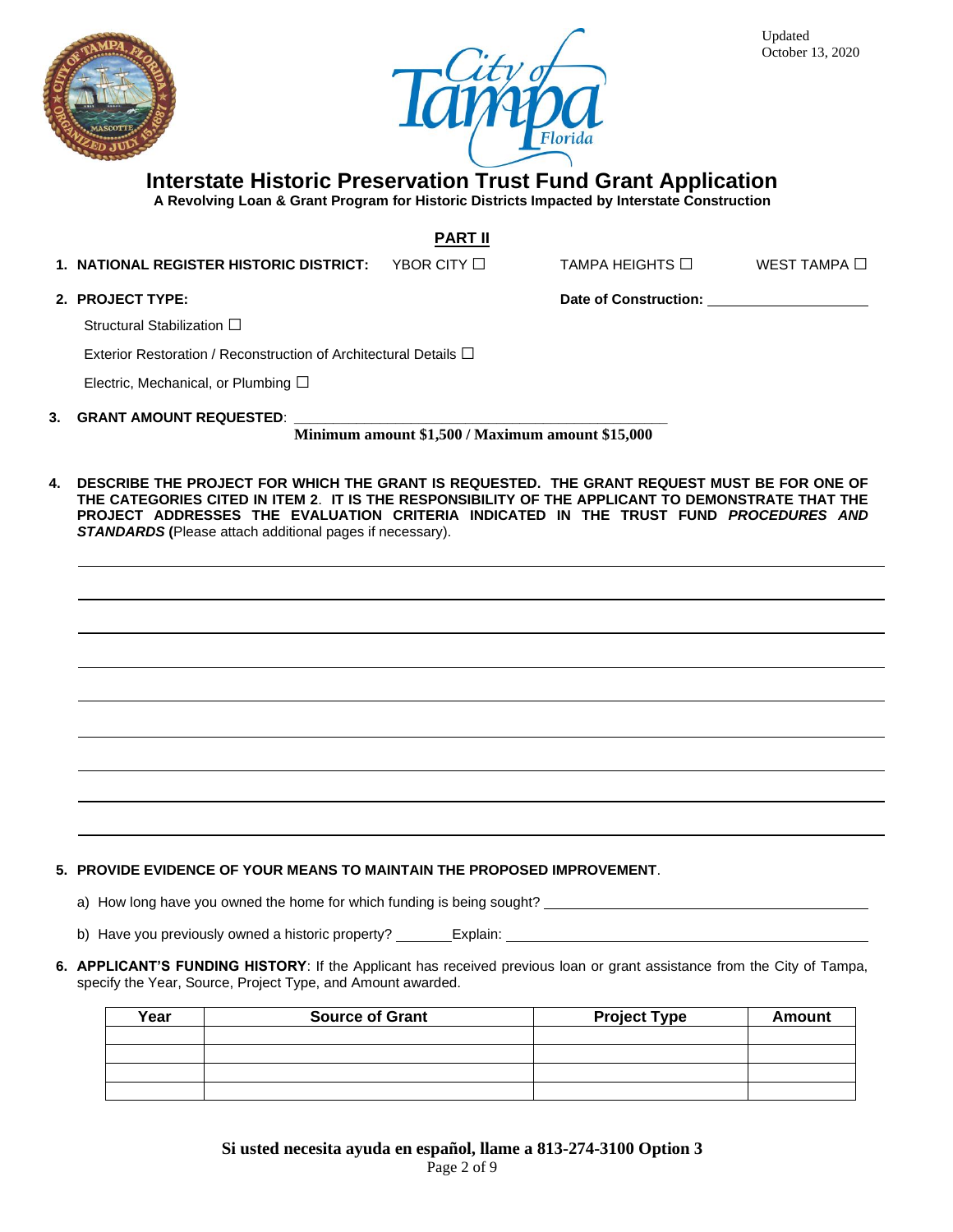



## **Interstate Historic Preservation Trust Fund Grant Application**

**A Revolving Loan & Grant Program for Historic Districts Impacted by Interstate Construction**

#### **7. Project Budget Information**

| <b>Project Budget</b>                              | <b>Sub-Total Cost</b> |
|----------------------------------------------------|-----------------------|
| Construction Estimate (Attach Estimate of Project) | \$<br>.00             |
| Other (Specify)                                    | \$<br>.00             |
| <b>Total Cost of Project</b>                       | \$<br>.00             |

| *Project Funding                    | <b>Sub-Total</b> |
|-------------------------------------|------------------|
| Owner's Funds for Project           | \$<br>.00        |
| Other (Specify)                     | \$<br>.00        |
| <b>Requested Grant Award Amount</b> | \$<br>.00        |
| <b>Total Project Funding</b>        | \$<br>.00        |

**\* APPLICATIONS THAT HAVE A FUNDING DEFICIT ARE INELIGIBLE FOR CONSIDERATION. THE TOTAL COSTS OF PROJECT MUST BE COVERED BY THE TOTAL PROJECT FUNDING.**

**8. ATTACH A 3" X 5" PHOTOGRAPH OF THE FRONT ELEVATION OF THE PROPERTY.**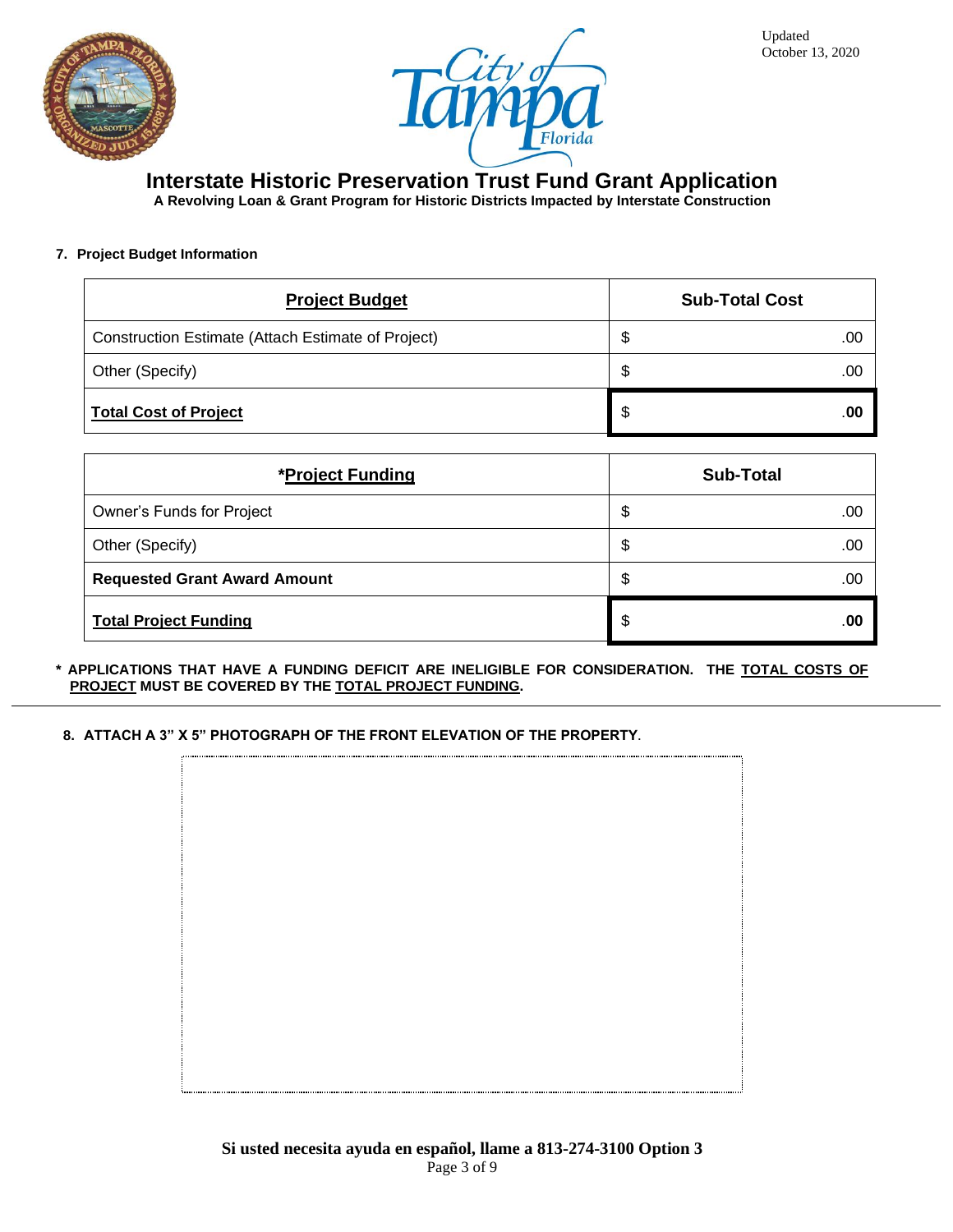



# **Interstate Historic Preservation Trust Fund Grant Application**

**A Revolving Loan & Grant Program for Historic Districts Impacted by Interstate Construction**

I understand that, in accordance with Chapter 119 of the Florida Statutes, and, except as may be provided by Chapter 119 of the Florida Statutes and other applicable State and Federal Laws, all applicants should be aware that the application and the responses thereto are in the public domain and are available for public inspection. I understand that funds and awards also require that application will be made to the Architectural Review Commission (ARC) or Barrio Latino Commission (BLC), as appropriate, when the Certificate of Appropriateness process applies. The applicant will be required to pay appropriate ARC and BLC submittal fees.

All appropriate permits for construction must be obtained.

All applications must adhere to the City of Tampa Ethics Code as referenced in the Interstate Historic Preservation Trust Fund Procedures and Standards.

The property owner agrees to provide reasonable access to the property to allow for a visual inspection of the project to ensure compliance with the *Secretary of the Interior's Standards*.

#### **Agreement to Execute Restrictive Covenant**

Grant applicants of the Interstate Historic Preservation Trust Fund Grant Program are required to sign the following statement indicating agreement to execute a 5-year restrictive covenant to run with the property deed, should a grant award be made.

"I, the undersigned, am the property owner, or duly authorized representative of the property owner, identified under Part 1 on Page 1 of this application, after completion of the project for which funding is requested. I hereby indicate agreement to execute a restrictive covenant through which I commit to the maintenance of the project described in this application in accordance with good preservation practice and the applicable standards and guidelines of the Secretary of the Interior for a period of five years. I further agree that any modifications made to the approved project will be designed and executed in a manner consistent with the applicable standards and guidelines of the Secretary of the Interior."

I hereby certify that the information on this application is true and complete, and I understand the intent of the Trust Fund.

SIGNED (Property Owner/Agent) SIGNED (Property Owner/Agent)

\_\_\_\_\_\_\_\_\_\_\_\_\_\_\_\_\_\_\_\_\_\_\_\_\_\_\_\_\_\_\_\_\_\_\_\_\_\_\_ \_\_\_\_\_\_\_\_\_\_\_\_\_\_\_\_\_\_\_\_\_\_\_\_\_\_\_\_\_\_\_\_\_\_\_\_\_\_\_

STATE OF FLORIDA COUNTY OF HILLSBOROUGH

Sworn to (or affirmed) and subscribed before me, by means of  $\Box$  physical presence or  $\Box$  online notarization, this  $_2$ day of  $_2$  \_\_\_\_\_\_\_\_\_\_\_\_\_\_\_\_\_\_\_\_, 20<sub>\_\_\_\_\_\_</sub> by the above named Property Owner(s)/Agent(s). Such person(s) is/are  $\Box$  personally known to me or  $\Box$  produced identification: Type of Identification Produced:

[AFFIX NOTARY PUBLIC SEAL]

| <b>Printed Name:</b>            |  |
|---------------------------------|--|
| Notary Public, State of Florida |  |
| My commission expires:          |  |
| Serial No if any:               |  |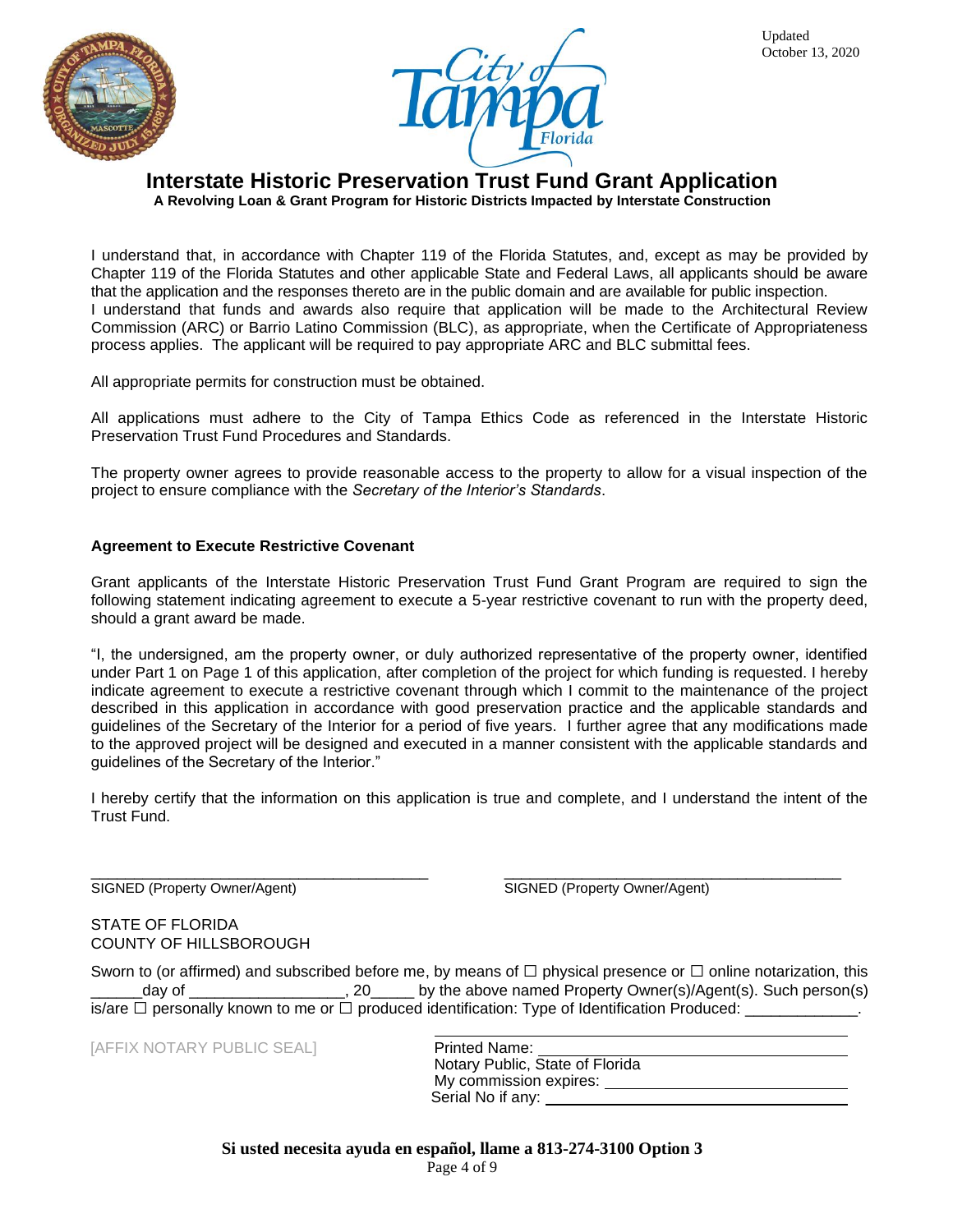



**Interstate Historic Preservation Trust Fund Grant Application A Revolving Loan & Grant Program for Historic Districts Impacted by Interstate Construction**

# **AUTHORIZATION TO VERIFY EMPLOYMENT, INCOME, ASSET BALANCES, CREDIT HISTORY, RENTAL & MORTGAGE HISTORY**

TO WHOM IT MAY CONCERN:

I hereby authorize Housing & Community Development, its successors and/or assignees, to verify my past and present employment earnings records, bank accounts, stock holdings and any other asset balances that are needed to process my Grant application. I further authorize Housing & Community Development to verify my Mortgage and Rental History and order a credit report and verify any other credit information.

It is understood that a photocopy of this form will also serve as authorization.

\_\_\_\_\_\_\_\_\_\_\_\_\_\_\_\_\_\_\_\_\_\_\_\_\_\_\_\_\_\_\_\_\_\_\_\_\_\_\_ \_\_\_\_\_\_\_\_\_\_\_\_\_\_\_\_\_\_\_\_\_\_\_\_\_\_

The information that is obtained is to be used in the processing of my application for a Grant and for subsequent quality control verification.

I hereby acknowledge that I am fully aware that it is a federal crime punishable by fine or imprisonment, or both, to knowingly make any false statements concerning any of the information on my application Grant, as applicable under provisions of Title 18, United States Code, Section 1014.

\_\_\_\_\_\_\_\_\_\_\_\_\_\_\_\_\_\_\_\_\_\_\_\_\_\_\_\_\_\_\_\_\_\_\_\_\_\_\_ \_\_\_\_\_\_\_\_\_\_\_\_\_\_\_\_\_\_\_\_\_\_\_\_\_\_ Borrower Date

Co-Borrower Date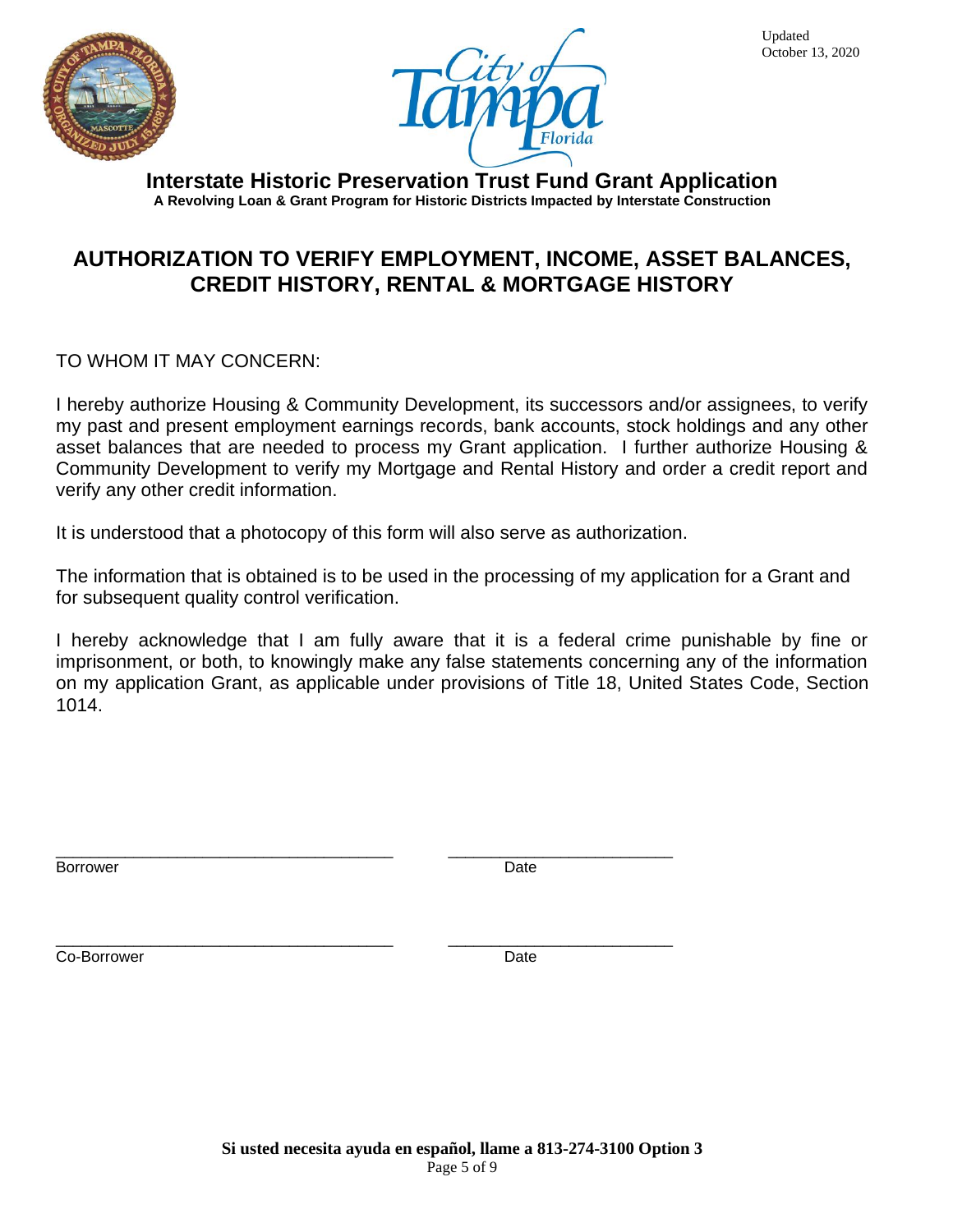



**A Revolving Loan & Grant Program for Historic Districts Impacted by Interstate Construction**

## **FINANCIAL DISCLOSURE AND GRANT ELIGIBILITY FORM**

#### **GENERAL INFORMATION:**

|                                                        | <b>APPLICANT</b>                       | <b>CO-APPLICANT</b>                    |
|--------------------------------------------------------|----------------------------------------|----------------------------------------|
| <b>Full Name (include Jr. or Sr. if</b><br>applicable) |                                        |                                        |
| Date of Birth / Age                                    |                                        |                                        |
| <b>Marital Status</b>                                  | <b>Unmarried</b><br><b>Married</b>     | <b>Unmarried</b><br><b>Married</b>     |
|                                                        | <b>Yrs. School</b><br><b>Separated</b> | <b>Yrs. School</b><br><b>Separated</b> |
| Home Phone (incl. Area Code)                           |                                        |                                        |
| <b>Present Address (Street)</b>                        |                                        |                                        |
| <b>City, State, Zip Code</b>                           |                                        |                                        |
| No. Yrs.<br>Own                                        |                                        | <b>Monthly Mortgage \$</b>             |

| Former Address (if residing at present address less than two years) |          |                          |
|---------------------------------------------------------------------|----------|--------------------------|
| <b>Address (Street)</b>                                             |          |                          |
| <b>City, State, Zip Code</b>                                        |          |                          |
| $\sqrt{0}$ Own $\sqrt{0}$ Rent                                      | No. Yrs. | Monthly Rent/Mortgage \$ |
| <b>Landlord/Apartment Name:</b>                                     |          |                          |
|                                                                     |          |                          |
| <b>Address:</b>                                                     |          |                          |
|                                                                     |          |                          |

| Name(s) | Date of Birth/Age | <b>Relationship to</b><br>Applicant | <b>Employed?</b> |
|---------|-------------------|-------------------------------------|------------------|
|         |                   |                                     | ) N              |
|         |                   |                                     | ) N              |
|         |                   |                                     | ) $\bf N$        |
|         |                   |                                     | ) N              |
|         |                   |                                     | ١N               |

 **Please initial to attest to information's validity:** 

**Is Applicant, Co-Applicant, or any other household member, age 18 or older, a full-time student? ( ) Yes ( ) No** 

**If yes, please list names:\_\_\_\_\_\_\_\_\_\_\_\_\_\_\_\_\_\_\_\_\_\_\_\_\_\_\_\_\_\_\_\_\_\_\_\_\_\_\_\_\_\_\_\_\_\_\_\_**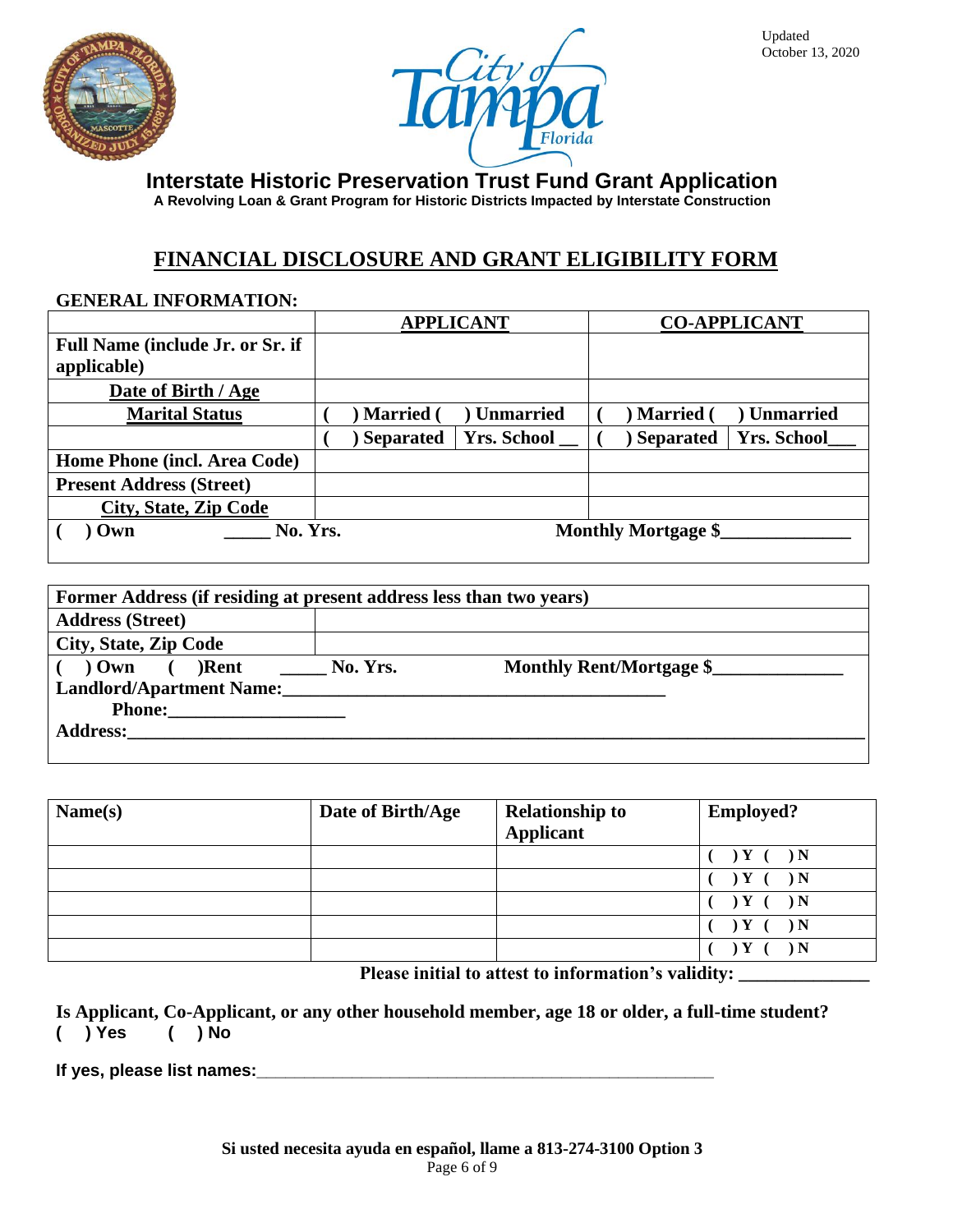



**A Revolving Loan & Grant Program for Historic Districts Impacted by Interstate Construction**

## **EMPLOYMENT INFORMATION:**

| <b>APPLICANT</b> | <b>CO-APPLICANT</b> |
|------------------|---------------------|
|                  |                     |
|                  |                     |
|                  |                     |
|                  |                     |
|                  |                     |
|                  |                     |
|                  |                     |
|                  |                     |

**If employed in current position for less than two years or if currently employed in more than one position, complete the following:**

| <b>EMPLOYMENT</b>            | <b>APPLICANT</b> | <b>CO-APPLICANT</b> |
|------------------------------|------------------|---------------------|
| <b>Employer Name</b>         |                  |                     |
| <b>Employer Address</b>      |                  |                     |
| <b>City/State/Zip Code</b>   |                  |                     |
| <b>Employer Phone #</b>      |                  |                     |
| <b>Position/Title</b>        |                  |                     |
| <b>Time/Dates Employed</b>   |                  |                     |
| Pay Rate & Frequency/# Hours |                  |                     |

**OTHER SOURCES OF INCOME:** (For ALL Household Members 18 and Over) **List Business or Rental Net Income, Child Support, Alimony, Social Security, Pensions, Unemployment**

**or Workers Compensation, Welfare Payments, etc.**

| <b>Name of Recipient</b> | <b>Type of Income</b> | <b>Gross Annual Income</b> |
|--------------------------|-----------------------|----------------------------|
|                          |                       |                            |
|                          |                       |                            |
| J.                       |                       |                            |
| −.                       |                       |                            |
| J.                       |                       |                            |
| o.                       |                       |                            |
|                          |                       | Total \$                   |

Please initial to attest to information's validity: **with all endominates**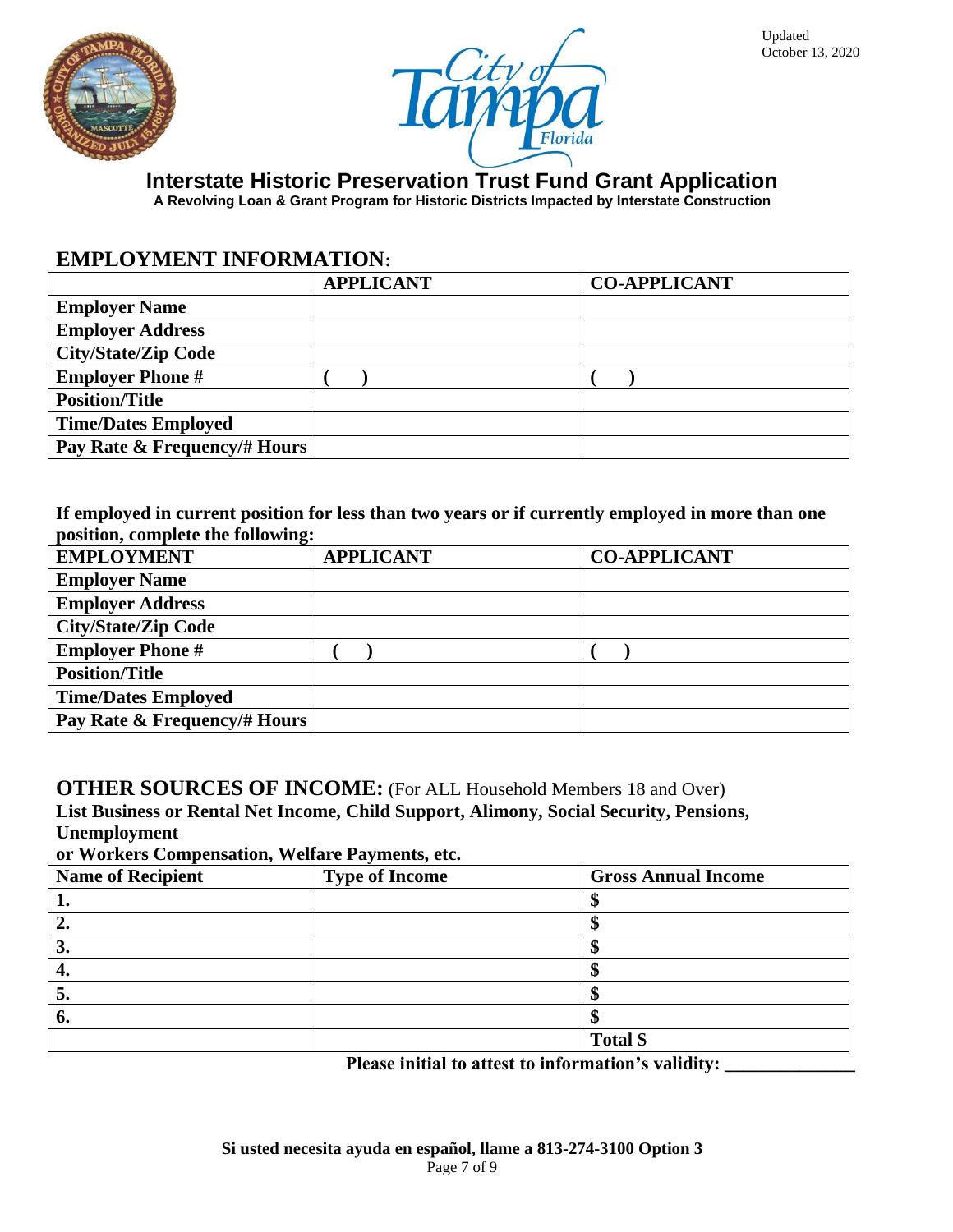



**A Revolving Loan & Grant Program for Historic Districts Impacted by Interstate Construction**

### **ASSETS AND ASSET INCOME:**

**List Checking and Savings Accounts, IRA, CD, Bonds, Stocks, Property Equity, Cash Value of Pensions and Insurance Policies, etc.**

| <b>Type of Asset:</b> | Asset Value   Bank/Ins. Co. | Account # | <b>Annual Asset Income</b> |
|-----------------------|-----------------------------|-----------|----------------------------|
| ∸.                    |                             |           |                            |
|                       |                             |           |                            |
| J.                    |                             |           |                            |
| 4.                    |                             |           |                            |
| J.                    |                             |           |                            |
| o.                    |                             |           |                            |
|                       |                             |           | Total \$                   |

Please initial to attest to information's validity:

### **LIABILITIES:**

**List Credit Card Debt, Automobile, Real Estate and Mortgage Loans, etc.**

| Type: (Credit/Loan, | <b>Creditor's Name</b> | <b>Balance Owed</b>               | <b>Monthly Payment</b> |  |  |
|---------------------|------------------------|-----------------------------------|------------------------|--|--|
|                     |                        |                                   |                        |  |  |
|                     |                        |                                   |                        |  |  |
| J.                  |                        |                                   |                        |  |  |
| 4.                  |                        |                                   |                        |  |  |
| J.                  |                        |                                   |                        |  |  |
| O.                  |                        |                                   |                        |  |  |
|                     |                        | <b>Total Monthly Payments: \$</b> |                        |  |  |

#### Please initial to attest to information's validity:

#### **ETHNICITY/SPECIAL NEEDS:** (For reporting purposes only, please check all that apply for Head of

| Household only): |                        |  |                 |  |                 |                                   |  |
|------------------|------------------------|--|-----------------|--|-----------------|-----------------------------------|--|
|                  | White                  |  | <b>Black</b>    |  | <b>Hispanic</b> | ) Asian/Pacific Islander          |  |
|                  | <b>Native American</b> |  | ) Farmworker    |  |                 | <b>Disabled or Disabled Minor</b> |  |
|                  | Elderly                |  | <b>Homeless</b> |  | Other:          |                                   |  |

I/We understand that Florida Statute 817 provides that willful false statements or misrepresentation concerning income; asset or liability information relating to financial condition is misdemeanor of the first degree, punishable by fines and imprisonment provided under Statutes 775.082 or 775.83. I/We further understand that any willful misstatement of information will be grounds for disqualification. I/We certify that the application information provided is true and complete to the best of my/our knowledge. I/We consent to the disclosure of information for the purpose of income verification related to making a determination of my/our eligibility for program assistance. I/We agree to provide any documentation needed to assist in determining eligibility and are aware that all information and documents provided are a matter of public record.

| <b>Applicant Signature</b> | Date |  |  |         | <b>Co-Applicant Signature</b> | Date |  |
|----------------------------|------|--|--|---------|-------------------------------|------|--|
|                            |      |  |  | -- - -- |                               |      |  |